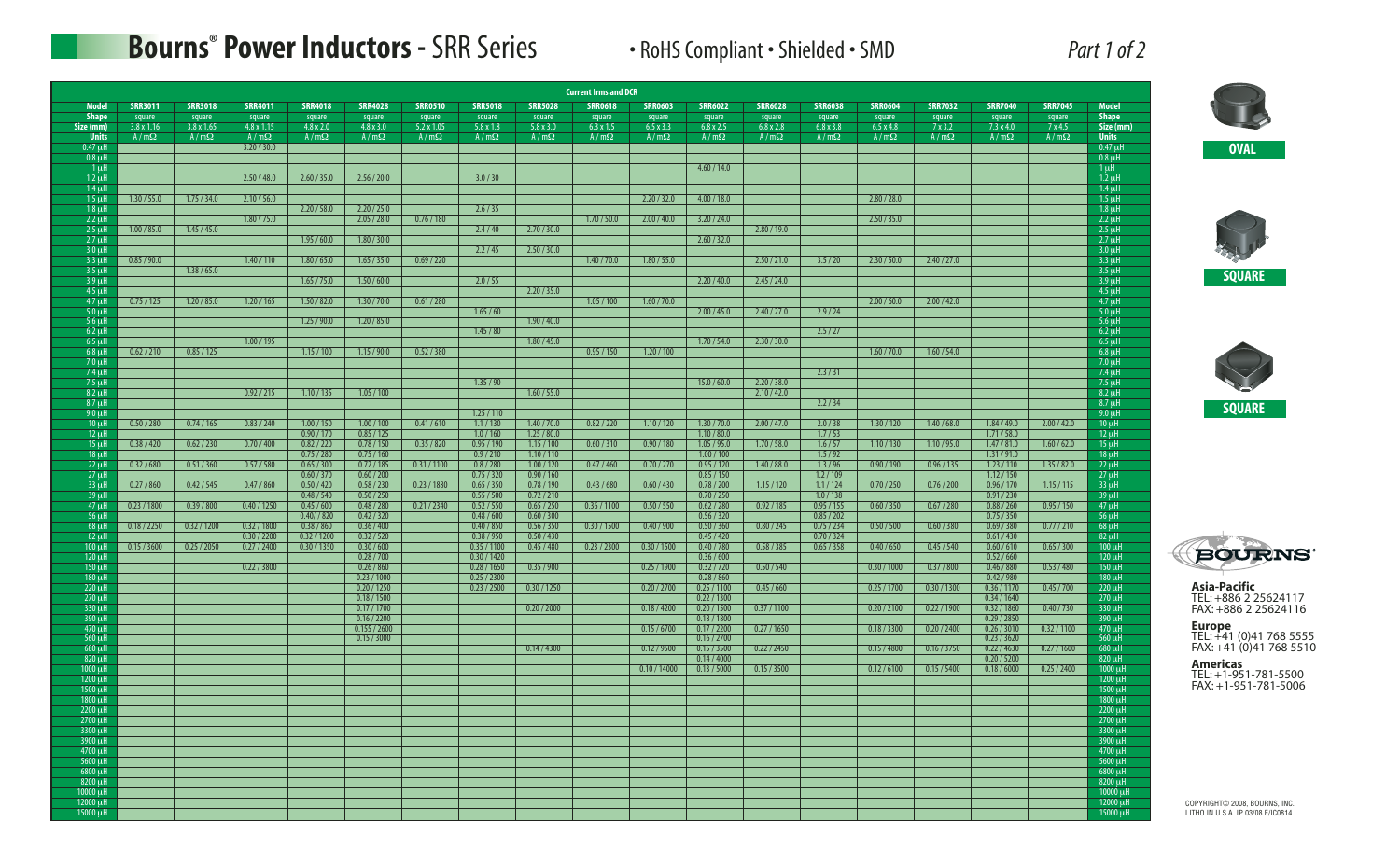## **Bourns ® Power Inductors -** SRR Series • RoHS Compliant • Shielded • SMD *Part 2 of 2*

| Part 2 of 2 |  |  |
|-------------|--|--|
|             |  |  |

|                              |                              |                                                                   |                             |                             |                             |                             |                      |                             | <b>Current Irms and DCR</b> |                           |                     |                      |                            |                            |                            |                            |                   |                             |                                                                    |
|------------------------------|------------------------------|-------------------------------------------------------------------|-----------------------------|-----------------------------|-----------------------------|-----------------------------|----------------------|-----------------------------|-----------------------------|---------------------------|---------------------|----------------------|----------------------------|----------------------------|----------------------------|----------------------------|-------------------|-----------------------------|--------------------------------------------------------------------|
| <b>Model</b>                 | <b>SRR0906</b>               | <b>SRR0908</b>                                                    | <b>SRR1240</b>              | <b>SRR1205</b>              | <b>SRR1260</b>              | <b>SRR1206</b>              | <b>SRR1280</b>       | <b>SRR1208</b>              | <b>SRR1305</b>              | <b>SRR0905</b>            | <b>SRR6603</b>      | <b>SRR6816</b>       | <b>SRR0804</b>             | <b>SRR0805</b>             | <b>SRR1003</b>             | <b>SRR1005</b>             | <b>SRR1806</b>    | <b>Model</b>                |                                                                    |
| <b>Shape</b><br>Size (mm)    | square<br>$12.5 \times 6.0$  | square<br>$12.5 \times 7.5$                                       | square<br>$12.5 \times 4.0$ | square<br>$12.7 \times 5.5$ | square<br>$12.5 \times 6.0$ | square<br>$12.7 \times 6.5$ | square<br>12.5 x 7.5 | square<br>$12.7 \times 8.5$ | square<br>$12.5 \times 5.0$ | round<br>9.9x4.5          | oval<br>6.6x4.4x3.0 | oval<br>6.8x5.6x1.65 | oval<br>10x8.0x3.8         | oval<br>10x8.0x4.7         | oval<br>12.7x10x3.0        | oval<br>12.7x10x5.0        | oval<br>18x14x6.8 | <b>Shape</b><br>Size (mm)   |                                                                    |
| <b>Units</b>                 | $A/m\Omega$                  | $A/m\Omega$                                                       | $A/m\Omega$                 | $A/m\Omega$                 | $A/m\Omega$                 | $A/m\Omega$                 | $A/m\Omega$          | $A/m\Omega$                 | $A/m\Omega$                 | $A/m\Omega$               | $A/m\Omega$         | $A/m\Omega$          | $A/m\Omega$                | $A/m\Omega$                | $A/m\Omega$                | $A/m\Omega$                | $A/m\Omega$       | <b>Units</b>                |                                                                    |
| $0.47 \mu H$<br>$0.8 \mu H$  |                              |                                                                   |                             |                             |                             |                             |                      |                             | 20.0 / 2.5                  |                           |                     |                      |                            |                            |                            |                            |                   | $0.47$ uH<br>$0.8 \mu H$    | <b>OVAL</b>                                                        |
| $1 \mu$ H                    |                              |                                                                   |                             |                             |                             |                             | 10.20 / 6.5          |                             |                             |                           | 3.00 / 40.0         |                      |                            |                            |                            | 4.50 / 17.0                |                   | $1 \mu$ H                   |                                                                    |
| $1.2 \mu H$<br>$1.4 \mu H$   |                              |                                                                   |                             |                             | 9.20 / 8.0                  |                             |                      |                             | 16.00 / 3.4                 |                           |                     |                      |                            |                            |                            |                            |                   | $1.2 \mu$ H<br>$1.4 \mu H$  |                                                                    |
| $1.5 \mu H$                  |                              | 5.60 / 14.0                                                       | 9.20 / 9.5                  |                             |                             |                             |                      |                             |                             |                           | 2.80 / 45.0         |                      |                            |                            |                            | 3.60 / 20.0                |                   | $1.5 \mu H$                 |                                                                    |
| $1.8 \mu H$<br>$2.2 \mu$ H   |                              |                                                                   |                             |                             |                             |                             |                      |                             | 13.00 / 4.6                 |                           | 1.80 / 50.0         | 1.90 / 55.0          |                            | 2.50 / 40.0                | 3.00 / 30.0<br>2.76 / 45.0 |                            |                   | $1.8 \mu H$<br>$2.2 \mu H$  |                                                                    |
| $2.5 \mu H$                  |                              |                                                                   |                             | 5.00 / 24.0                 | 7.80 / 11.5                 | 6.20 / 16.0                 | 9.20 / 10.0          | 7.50 / 11.0                 |                             |                           |                     |                      |                            |                            |                            | 3.10 / 27.0                |                   | $2.5 \mu H$                 |                                                                    |
| $2.7 \mu H$<br>$3.0 \mu H$   | 3.20 / 32.0                  | 4.80 / 19.0                                                       |                             |                             |                             |                             |                      |                             | 12.00 / 5.4                 |                           |                     |                      |                            |                            | 2.20 / 62.0                | 2.90 / 30.0                |                   | $2.7 \mu$ H<br>$3.0 \mu$ H  |                                                                    |
| 3.3 uH                       |                              |                                                                   | 6.80 / 15.0                 | 4.50 / 30.0                 | 7.50 / 13.0                 |                             | 8.80 / 12.0          |                             |                             |                           | 1.60 / 55.0         |                      |                            |                            |                            |                            |                   | $3.3 \mu$ H                 |                                                                    |
| $3.5 \mu H$<br>$3.9 \mu H$   | 2.90 / 36.0                  | 4.40 / 21.0                                                       |                             |                             |                             |                             |                      |                             |                             |                           |                     |                      |                            | 2.10 / 55.0                | 2.10 / 70.0                |                            |                   | $3.5 \mu H$<br>$3.9 \mu H$  |                                                                    |
| $4.5 \mu H$                  |                              |                                                                   |                             |                             |                             |                             | 8.50 / 13.5          | 6.50 / 14.0                 |                             |                           |                     |                      |                            |                            |                            |                            |                   | $4.5 \mu H$                 |                                                                    |
| $4.7 \mu H$                  | 2.70 / 40.0                  |                                                                   | 6.00 / 18.0                 |                             | 6.80 / 15.5                 |                             |                      |                             |                             |                           | 1.40 / 60.0         | 1.50 / 85.0          |                            |                            | 1.90 / 80.0                | 2.50 / 40.0                |                   | $4.7 \mu H$                 |                                                                    |
| $5.0 \mu H$<br>$5.6 \mu H$   | 2.50 / 46.0                  | 3.80 / 28.0                                                       | 5.40 / 20.0                 | 4.00 / 35.0                 |                             | 4.70 / 22.0                 | 8.00 / 16.0          |                             |                             |                           |                     |                      | 1.70 / 80.0                | 1.95/65.0                  |                            |                            |                   | $5.0 \mu H$<br>$5.6 \mu H$  |                                                                    |
| $6.2 \mu H$                  |                              |                                                                   |                             |                             |                             |                             |                      |                             |                             |                           |                     |                      |                            |                            |                            |                            |                   | $6.2 \mu$ H                 |                                                                    |
| $6.5 \mu H$<br>$6.8 \mu H$   | 2.30 / 50.0                  |                                                                   | 5.20 / 23.0                 |                             | 6.60 / 17.0                 |                             |                      | 6.00 / 18.0                 |                             |                           | 1.20 / 65.0         | 1.05 / 125           |                            |                            |                            |                            |                   | $6.5 \mu H$<br>$6.8 \mu$ H  |                                                                    |
| $7.0 \mu$ H                  |                              |                                                                   |                             |                             |                             |                             |                      |                             |                             |                           |                     |                      |                            |                            |                            | 2.20 / 55.0                |                   | $7.0 \mu H$                 |                                                                    |
| 7.4 uH<br>$7.5 \mu H$        |                              | 3.40 / 32.0                                                       |                             | 3.50 / 40.0                 | 6.00 / 19.0                 | 3.80 / 25.0                 | 6.40 / 17.5          |                             |                             |                           |                     |                      | 1.40 / 100                 |                            | 1.44 / 100                 |                            |                   | 7.4 uH<br>$7.5 \mu$ H       |                                                                    |
| $8.2 \mu H$                  | 2.10 / 55.0                  |                                                                   |                             |                             |                             |                             |                      |                             |                             |                           |                     |                      |                            | 1.75 / 80.0                |                            |                            |                   | $8.2 \mu H$                 |                                                                    |
| $8.7$ uH<br>$9.0 \mu H$      |                              |                                                                   |                             |                             |                             |                             |                      |                             |                             |                           |                     |                      |                            |                            |                            |                            |                   | $8.7 \mu H$<br>$9.0 \mu$ H  |                                                                    |
| $10 \mu H$                   | 1.80 / 80.0                  | 3.00 / 50.0                                                       | 4.00 / 32.0                 | 3.00 / 54.0                 | 5.50 / 20.0                 | 3.30 / 35.0                 | 6.00 / 19.5          | 5.00 / 21.0                 |                             | 2.1/60                    | 1.00 / 75.0         | 0.96 / 170           | 1.20 / 120                 | 1.50 / 100                 | 1.24/150                   | 2.00 / 65.0                | 4.00 / 33.0       | $10 \mu H$                  |                                                                    |
| $12 \mu H$<br>$15 \mu H$     | 1.70 / 85.0<br>1.60 / 100    | 2.50 / 50.0<br>2.20/60.0                                          | 3.50 / 47.0                 | 2.80 / 65.0<br>2.70/70.0    | 5.20 / 23.0<br>5.00 / 27.0  | 3.00 / 38.0<br>2.80 / 42.0  | 5.20 / 28.5          | 4.80 / 25.0<br>4.00 / 35.0  |                             | 1.9/70<br>1.7/70          | 0.80 / 90.0         | 0.70 / 265           | 1.10 / 150<br>1.00 / 170   | 1.40 / 120<br>1.30 / 140   | 1.10 / 190<br>1.02 / 200   | 1.80 / 80.0<br>1.70 / 85.0 | 3.60 / 39.0       | $12 \mu H$<br>$15 \mu H$    |                                                                    |
| $18 \mu H$                   | 1.50 / 110                   | 2.0 / 75.0                                                        |                             | 2.60 / 82.0                 | 4.20 / 36.0                 | 2.50 / 50.0                 |                      | 3.80 / 40.0                 |                             | 1.6 / 80                  |                     |                      | 0.90 / 190                 | 1.20 / 160                 | 0.90 / 270                 | 1.60 / 90.0                |                   | $18 \mu H$                  |                                                                    |
| $22$ uH<br>$27 \mu H$        | 1.40 / 130<br>1.30 / 140     | 1.90 / 80.0<br>1.80 / 90.0                                        | 3.00 / 67.5                 | 2.40 / 95.0<br>2.00 / 120   | 4.00 / 43.0<br>3.60 / 45.0  | 2.30 / 62.0<br>2.00 / 68.0  | 4.30 / 38.5          | 3.50 / 43.0<br>3.00 / 48.0  |                             | 1.4 / 80<br>1.3 / 100     | 0.70 / 110          | 0.60 / 390           | 0.80 / 250<br>0.70 / 270   | 1.10 / 180<br>1.00 / 200   | 0.85 / 300<br>0.75/400     | 1.40 / 100<br>1.30 / 120   | 3.00 / 53.0       | $22 \mu H$<br>$27 \mu H$    |                                                                    |
| 33 uH                        | 1.20 / 150                   | 1.70 / 100                                                        | 2.30 / 97.5                 | 1.80 / 145                  | 3.00 / 60.0                 | 1.90 / 90.0                 | 3.50 / 57.0          | 2.80 / 62.0                 |                             | 1.2 / 110                 | 0.60 / 190          | 0.42 / 520           | 0.65 / 300                 | 0.92 / 240                 | 0.70 / 450                 | 1.20 / 160                 | 2.50 / 83.0       | $33 \mu H$                  |                                                                    |
| $39 \mu H$                   | 1.10 / 160<br>1.00 / 180     | 1.50 / 140                                                        |                             | 1.65/160                    | 2.80 / 70.0                 | 1.75/100                    |                      | 2.50 / 76.0                 |                             | 1.1/120                   |                     |                      | 0.60 / 380                 | 0.84 / 260                 | 0.65 / 560                 | 1.05 / 180                 |                   | $39 \mu H$                  |                                                                    |
| $47 \mu H$<br>$56 \mu H$     | 0.93 / 300                   | 1.40 / 150<br>1.35 / 170                                          | 2.00 / 135                  | 1.50 / 200<br>1.40 / 240    | 2.60 / 86.0<br>2.30 / 100   | 1.60 / 130<br>1.45/145      | 2.90 / 80.0          | 2.20 / 85.0<br>2.00 / 110   |                             | 1.0 / 140<br>0.93/190     | 0.50 / 230          | 0.38 / 770           | 0.55/460<br>0.50 / 600     | 0.75 / 280<br>0.68 / 380   | 0.60 / 650<br>0.52/680     | 1.00 / 190<br>0.90 / 210   | 2.00 / 110        | $47 \mu H$<br>$56 \mu H$    |                                                                    |
| $68 \mu H$                   | 0.85 / 350                   | 1.25/180                                                          | 1.50 / 200                  | 1.30 / 280                  | 2.10 / 1100                 | 1.30 / 170                  | 2.40 / 120           | 1.80 / 135                  |                             | 0.85/210                  | 0.40 / 290          | 0.32 / 1050          | 0.45 / 700                 | 0.60 / 440                 | 0.48 / 800                 | 0.82 / 340                 | 1.60 / 170        | $68 \mu H$                  |                                                                    |
| $82 \mu H$<br>$100 \mu H$    | 0.78 / 370<br>0.70 / 420     | 1.05 / 260<br>1.00 / 280                                          | 1.25/300                    | 1.20 / 330<br>1.00 / 400    | 1.95 / 1450<br>1.70 / 1800  | 1.20 / 185<br>1.10 / 220    | 2.10 / 150           | 1.60 / 150<br>1.50 / 170    |                             | 0.79/280<br>0.72 / 340    | 0.30 / 480          | 0.24 / 1650          | 0.40 / 800<br>0.37 / 950   | 0.54 / 550<br>0.50 / 600   | 0.42 / 1200<br>0.40 / 1400 | 0.75/380<br>0.68 / 420     | 1.30 / 270        | $82 \mu H$<br>$100 \mu H$   |                                                                    |
| $120 \mu H$                  | 0.65/480                     | 0.90 / 340                                                        |                             | 0.90 / 500                  | 1.50 / 2200                 | 1.00 / 260                  |                      | 1.40 / 190                  |                             | 0.63 / 370                |                     |                      | 0.35 / 1000                | 0.45 / 750                 | 0.35 / 1520                | 0.60 / 460                 |                   | $120 \mu H$                 | <b>BOURNS</b>                                                      |
| $150 \mu H$<br>180 uH        | 0.60 / 550<br>0.52 / 820     | 0.80 / 450<br>0.70 / 500                                          |                             | 0.80 / 580<br>0.70 / 750    |                             | 0.90 / 320<br>0.80 / 330    |                      | 1.30 / 240<br>1.20 / 270    |                             | 0.55 / 510<br>0.50 / 570  | 0.26 / 590          |                      | 0.30 / 1300<br>0.28 / 1450 | 0.40 / 900<br>0.35 / 1050  | 0.32 / 1800<br>0.28 / 2200 | 0.55 / 520<br>0.50 / 700   | 1.05 / 400        | $150 \mu H$<br>$180 \mu H$  |                                                                    |
| $220 \mu H$                  | 0.48 / 1000                  | 0.65/600                                                          |                             | 0.65 / 840                  |                             | 0.70 / 460                  |                      | 1.10 / 380                  |                             | 0.47 / 780                | 0.22 / 770          |                      | 0.24 / 1900                | 0.30 / 1180                | 0.26 / 2200                | 0.45 / 800                 | 1.00 / 510        | $220 \mu H$                 | <b>Asia-Pacific</b>                                                |
| 270 µH<br>330 µH             | 0.44 / 1100<br>0.40 / 1300   | 0.60 / 700<br>0.55 / 800                                          |                             | 0.60 / 1000<br>0.54/1340    |                             | 0.65 / 520<br>0.60 / 660    |                      | 0.95/400<br>0.85 / 650      |                             | 0.41 / 870<br>0.37 / 1200 | 0.20 / 1400         |                      | 0.22 / 2150<br>0.19 / 2800 | 0.27/1400<br>0.24 / 1800   | 0.22 / 3100<br>0.20 / 3600 | 0.40 / 1100<br>0.35/1200   | 0.80 / 790        | $270 \mu H$<br>$330 \mu H$  | TEL: +886 2 25624117<br>FAX: +886 2 25624116                       |
| 390 µH                       | 0.38 / 1400                  | 0.50 / 1000                                                       |                             | 0.50 / 1500                 |                             | 0.55 / 870                  |                      | 0.80 / 670                  |                             | 0.35/1340                 |                     |                      | 0.17 / 3300                | 0.22 / 2100                | 0.18 / 4600                | 0.33 / 1400                |                   | 390 uH                      |                                                                    |
| 470 µH<br>$560 \mu H$        | 0.35/1600<br>0.28 / 2700     | 0.45 / 1150<br>0.38 / 1500                                        |                             | 0.45/1980<br>0.40 / 2200    |                             | 0.50 / 970<br>0.45 / 1320   |                      | 0.70 / 850<br>0.65/900      |                             | 0.33 / 1500               | 0.19/1800           |                      | 0.16 / 3600                | 0.20 / 2250<br>0.18 / 3000 | 0.16 / 5100                | 0.30 / 1600<br>0.28 / 1800 | 0.64 / 1000       | 470 uH<br>560 uH            | <b>Europe</b><br>TEL: +41 (0)41 768 5555                           |
| $680 \mu H$                  | 0.25 / 3200                  | 0.35 / 1700                                                       |                             | 0.35 / 2400                 |                             | 0.40 / 1500                 |                      | 0.60 / 1000                 |                             |                           | 0.18 / 2200         |                      |                            | 0.17 / 3400                |                            | 0.26 / 2300                | 0.54/1470         | $680 \mu H$                 | FAX: +41 (0)41 768 5510                                            |
| 820 µH<br>$1000 \mu H$       | 0.23 / 3500<br>0.22 / 4000   | 0.32 / 2200<br>0.30 / 2500                                        |                             | 0.30 / 3000                 |                             | 0.35 / 1700<br>0.30 / 2300  |                      | 0.55/1150<br>0.50 / 1650    |                             |                           | 0.15 / 3400         |                      |                            | 0.16 / 4000<br>0.15 / 5000 |                            | 0.24 / 2600<br>0.22 / 3200 | 0.45 / 2160       | $820 \mu H$<br>$1000 \mu H$ | Americas                                                           |
| 1200 µH                      | 0.20 / 4400                  |                                                                   |                             |                             |                             | 0.25 / 2650                 |                      | 0.40 / 2000                 |                             |                           |                     |                      |                            |                            |                            | 0.20 / 3600                |                   | 1200 µH                     | TEL: +1-951-781-5500                                               |
| 1500 µH                      | 0.18 / 5200                  | 0.25/4000                                                         |                             |                             |                             | 0.20 / 3500                 |                      | 0.36 / 2350                 |                             |                           | 0.12 / 4200         |                      |                            |                            |                            | 0.17 / 5200                |                   | $1500 \mu H$                | FAX: +1-951-781-5006                                               |
| $1800 \mu H$<br>$2200 \mu H$ | 0.17 / 7000<br>0.16 / 8500   | 0.20 / 5000                                                       |                             |                             |                             |                             |                      |                             |                             |                           | 0.10 / 8500         |                      |                            |                            |                            | 0.16 / 5700<br>0.14 / 6500 |                   | 1800 µH<br>$2200 \mu H$     |                                                                    |
| 2700 uH                      | 0.14/9200                    |                                                                   |                             |                             |                             |                             |                      |                             |                             |                           |                     |                      |                            |                            |                            | 0.12 / 8600                |                   | 2700 uH                     |                                                                    |
| 3300 uH<br>3900 µH           | 0.12 / 11000<br>0.11 / 16000 | 0.15/8000                                                         |                             |                             |                             |                             |                      |                             |                             |                           | 0.08 / 11000        |                      |                            |                            |                            | 0.10 / 10000               |                   | 3300 uH<br>3900 µH          |                                                                    |
| 4700 µH                      | 0.10 / 19000                 | $\begin{array}{ c c c c c } \hline 0.12/12000 \hline \end{array}$ |                             |                             |                             |                             |                      |                             |                             |                           | 0.06 / 13900        |                      |                            |                            |                            |                            |                   | 4700 µH                     |                                                                    |
| 5600 µH<br>$6800 \mu H$      | 0.09 / 21000<br>0.09 / 24000 | 0.10 / 16500                                                      |                             |                             |                             |                             |                      |                             |                             |                           | 0.04 / 25000        |                      |                            |                            |                            |                            |                   | 5600 uH<br>$6800 \mu H$     |                                                                    |
| 8200 µH                      | 0.08 / 31000                 | 0.10 / 24000                                                      |                             |                             |                             |                             |                      |                             |                             |                           |                     |                      |                            |                            |                            |                            |                   | $8200 \mu H$                |                                                                    |
| 10000 µH<br>12000 $\mu$ H    | 0.07 / 38000                 | 0.09 / 26000                                                      |                             |                             |                             |                             |                      |                             |                             |                           | 0.02 / 32800        |                      |                            |                            |                            |                            |                   | $10000 \mu$ H<br>12000 uH   |                                                                    |
| 15000 uH                     |                              | 0.08/40000                                                        |                             |                             |                             |                             |                      |                             |                             |                           |                     |                      |                            |                            |                            |                            |                   | 15000 uH                    | COPYRIGHT© 2008, BOURNS, INC.<br>LITHO IN U.S.A. IP 03/08 E/IC0814 |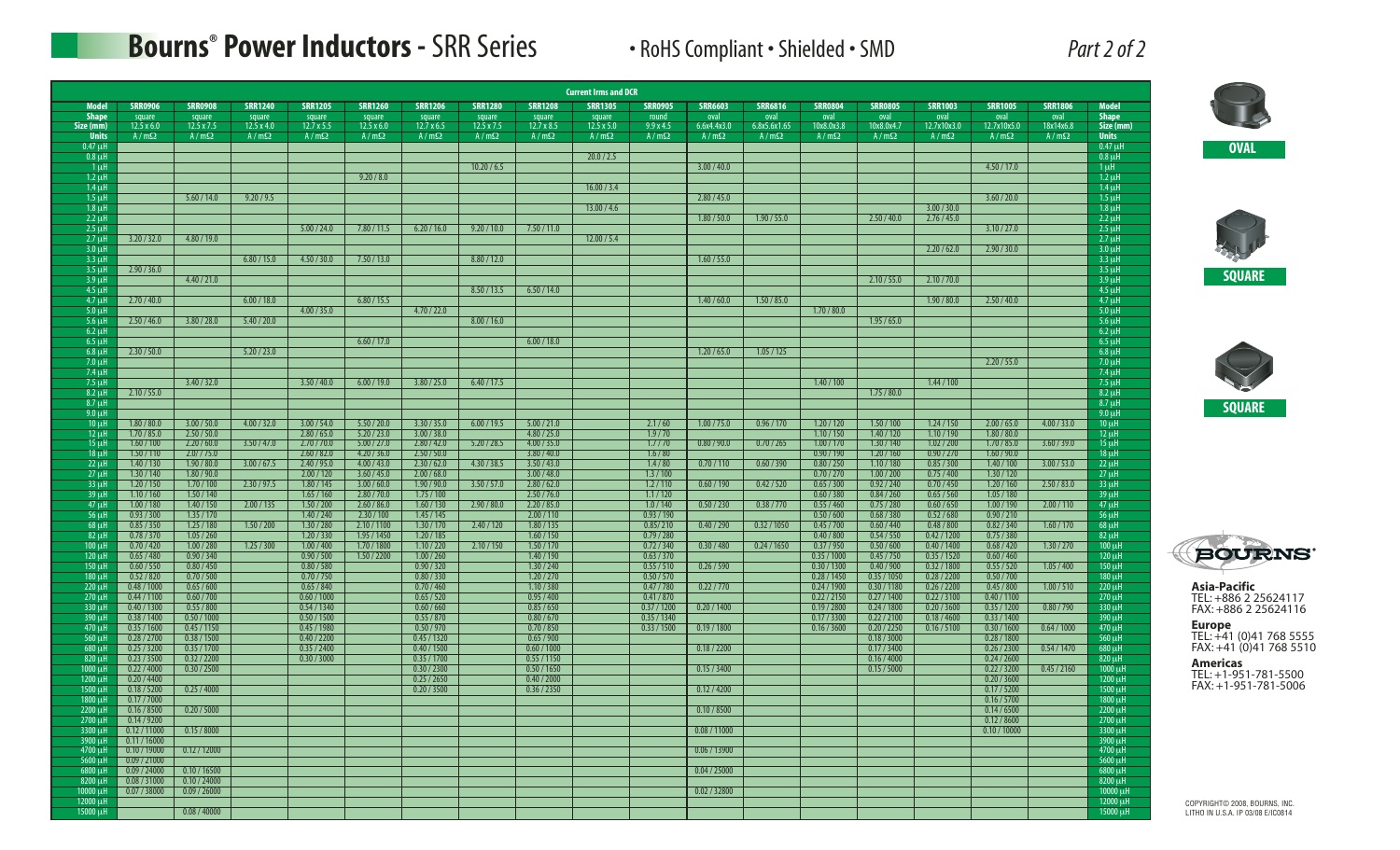# **Bourns<sup>®</sup> Power Inductors - SDR Series • RoHS Compliant • Non-Shielded • SMD**

|                                 |                                 |                                        |                            |                                                                                                                              |                                               |                                                               |                                                                        |                            |                                            |                          |                                           | <b>Current Irms and DCR</b>      |                                                                       |                           |                            |                           |                            |                           |                                                               |                                                                                          |                                       |                                                                                     |                            |                                 |
|---------------------------------|---------------------------------|----------------------------------------|----------------------------|------------------------------------------------------------------------------------------------------------------------------|-----------------------------------------------|---------------------------------------------------------------|------------------------------------------------------------------------|----------------------------|--------------------------------------------|--------------------------|-------------------------------------------|----------------------------------|-----------------------------------------------------------------------|---------------------------|----------------------------|---------------------------|----------------------------|---------------------------|---------------------------------------------------------------|------------------------------------------------------------------------------------------|---------------------------------------|-------------------------------------------------------------------------------------|----------------------------|---------------------------------|
| <b>Model</b>                    | <b>SDR0302</b>                  | <b>SDR0403</b>                         | <b>SDR0503</b>             | <b>SDR0603</b>                                                                                                               | <b>SDR0604</b>                                | <b>SDR0805</b>                                                | <b>SDR1006</b>                                                         | <b>SDR1307</b>             | <b>SDR0602</b>                             | <b>SDR7030</b>           | <b>SDR7045</b>                            | <b>SDR0906</b>                   | <b>SDR1030</b>                                                        | <b>SDR1045</b>            | <b>SDR1105</b>             | <b>SDR1305</b>            | <b>SDR0703</b>             | <b>SDR0905</b>            | <b>SDR1005</b>                                                | <b>SDR1303</b>                                                                           | <b>SDR1806</b>                        | <b>SDR6603</b>                                                                      | <b>SDR2207</b>             | Model                           |
| <b>Shape</b>                    | round                           | round                                  | round                      | round                                                                                                                        | round                                         | round                                                         | round                                                                  | round                      | square                                     | square                   | square                                    | square                           | square                                                                | square                    | square                     | square                    | oval                       | oval                      | oval                                                          | oval                                                                                     | oval                                  | oval                                                                                | oval                       | <b>Shape</b>                    |
| Size (mm)<br><b>Units</b>       | $3.0 \times 2.5$<br>$A/m\Omega$ | 4.5 x 3.2<br>$A/m\Omega$               | 5.0 x 3.0<br>$A/m\Omega$   | $5.8 \times 3.9$<br>$A/m\Omega$                                                                                              | 5.8x4.8<br>$A/m\Omega$                        | 7.8 x 5.3<br>$A/m\Omega$                                      | $9.8 \times 5.8$<br>$A/m\Omega$                                        | 13 x 7.0<br>$A/m\Omega$    | $5.8 \times 5.0 \times 2.2$<br>$A/m\Omega$ | 7.0 x 3.0<br>$A/m\Omega$ | 7.0 x 4.5<br>$A/m\Omega$                  | $12.5 \times 6.3$<br>$A/m\Omega$ | $10.0 \times 3.0$<br>$A/m\Omega$                                      | 10.0 x 4.5<br>$A/m\Omega$ | 11x4.8<br>$A/m\Omega$      | 12.7 x 4.8<br>$A/m\Omega$ | 6.5x4.5x2.7<br>$A/m\Omega$ | 9x6x5<br>$A/m\Omega$      | $A/m\Omega$                                                   | $A/m\Omega$                                                                              | $A/m\Omega$                           | 12.7 x 10 x 5   13 x 8 x 3.5   18.3 x 14 x 6.6   6.6 x 4.45 x 2.92  <br>$A/m\Omega$ | 22x15x7<br>$A/m\Omega$     | Size (mm)<br><b>Units</b>       |
| $0.56$ $\mu$ H                  |                                 |                                        |                            |                                                                                                                              |                                               |                                                               |                                                                        |                            |                                            |                          |                                           |                                  |                                                                       |                           |                            |                           |                            | 9.00 / 4.5                |                                                               |                                                                                          |                                       |                                                                                     |                            | $0.56$ uH                       |
| $0.8$ $\mu$                     |                                 |                                        |                            |                                                                                                                              |                                               |                                                               |                                                                        |                            |                                            |                          |                                           |                                  |                                                                       |                           |                            |                           |                            |                           |                                                               |                                                                                          |                                       |                                                                                     | 16.0 / 2.8                 | $0.8 \mu$ H                     |
| 1 <sub>µ</sub>                  | 2.10 / 60.0                     | 3.80 / 33.0                            |                            |                                                                                                                              |                                               |                                                               |                                                                        |                            |                                            | 3.00 / 22.0              |                                           |                                  |                                                                       |                           |                            |                           | 2.20 / 42.0                |                           | 7.50 / 7.0                                                    |                                                                                          | 10.00 / 4.0                           | 2.9 / 50                                                                            |                            | $1 \mu$ H                       |
| $1.2 \mu$ H<br>1.4 <sub>µ</sub> | 2.00 / 70.0                     | 3.30 / 38.0                            |                            |                                                                                                                              | 4.20 / 20.0                                   |                                                               |                                                                        |                            |                                            |                          | 3.80 / 22.0                               |                                  |                                                                       |                           |                            |                           |                            | $2.00 / 47.0$ 6.00 / 8.2  |                                                               |                                                                                          |                                       |                                                                                     | 15.0 / 3.8                 | $1.2 \mu$ H<br>$1.4 \mu$ H      |
| 1.5 <sub>µ</sub>                | 1.90 / 75.0                     |                                        |                            |                                                                                                                              |                                               | $3.00 / 40.0$ 3.60 / 30.0 6.00 / 20.0 6.40 / 18.0             |                                                                        | 9.50 / 5.0                 |                                            |                          | $2.75 / 27.0$ 3.50 / 27.0                 |                                  |                                                                       |                           |                            |                           |                            |                           | $6.50 / 9.0$ 4.50 / 23.0                                      |                                                                                          |                                       | 2.8 / 50                                                                            |                            | $1.5 \mu$ H                     |
| $1.8 \mu$ H                     | 1.80 / 80.0                     | 2.91 / 42.0                            |                            |                                                                                                                              |                                               |                                                               |                                                                        |                            |                                            |                          |                                           |                                  |                                                                       |                           |                            |                           | 1.90 / 52.0                |                           |                                                               |                                                                                          |                                       |                                                                                     | 13.0 / 4.5                 | $1.8 \mu$ H                     |
| $2.2 \mu$                       |                                 | $1.65/90.0$ 2.60 / 47.0                |                            | 2.35/50.0                                                                                                                    | 2.80 / 60.0                                   |                                                               | 5.40 / 21.0                                                            | 9.00 / 6.0                 | 1.50 / 120                                 |                          | $2.60 / 30.0$ 3.30 / 32.0 4.00 / 30.0     |                                  |                                                                       |                           |                            |                           |                            | $1.80 / 60.0$ 4.50 / 16.0 |                                                               | 4.20 / 25.0                                                                              | 9.00 / 6.8                            | 2.4 / 70                                                                            |                            | $2.2 \mu$ H                     |
| $2.5$ $\mu$<br>2.7 <sub>µ</sub> | 1.50 / 100                      | 2.43 / 52.0                            |                            |                                                                                                                              | 2.30 / 65.0                                   | 5.00 / 22.0                                                   |                                                                        | 8.20 / 8.0                 |                                            |                          |                                           |                                  | $3.50 / 40.0$   $3.00 / 28.0$   $4.80 / 26.0$                         |                           |                            | 7.20 / 9.8                | 1.70 / 65.0                |                           | 5.50 / 12.0                                                   | 3.40 / 34.0                                                                              |                                       |                                                                                     | 10.0 / 7.0                 | $2.5 \mu H$<br>$2.7 \mu$ H      |
| $3.3 \mu$                       | 1.40 / 110                      | 2.15 / 58.0                            |                            |                                                                                                                              |                                               | $2.20 / 50.0$ 2.00 / 70.0 4.50 / 25.0 5.00 / 24.0             |                                                                        | 7.50 / 8.7                 |                                            |                          | $2.20 / 38.0$ 2.80 / 36.0                 |                                  |                                                                       |                           |                            | 6.0 / 10.5                | 1.65 / 75.0                |                           | 5.00 / 15.0                                                   |                                                                                          | 7.60 / 9.8                            | 2.0 / 80                                                                            | 9.00 / 7.8                 | $3.3 \mu H$                     |
| $3.9$ ut                        | 1.30 / 120                      | 1.98 / 76.0                            |                            |                                                                                                                              | $2.10 / 55.0$   1.90 / 75.0   4.40 / 28.0     |                                                               | 4.60 / 27.0                                                            |                            | 1.40 / 130                                 |                          |                                           | 3.30 / 45.0                      |                                                                       |                           |                            |                           | 1.58 / 80.0                |                           |                                                               | 3.30 / 36.0                                                                              |                                       |                                                                                     |                            | $3.9$ uH                        |
| 4.7 <sub>µ</sub>                | 1.20 / 150                      | 1.70 / 94.0                            |                            | 1.60 / 75.0                                                                                                                  | $1.80 / 70.0$   $1.80 / 80.0$   $3.70 / 30.0$ |                                                               | 4.00 / 36.0                                                            | 7.00 / 10.0                | 1.30 / 150                                 |                          |                                           |                                  | $1.85 / 48.0$ $2.60 / 42.0$ $3.00 / 50.0$ $2.60 / 40.0$ $4.20 / 33.0$ |                           |                            | 5.20 / 16.5               | 1.50 / 100                 |                           | $3.00 / 35.0$ $4.50 / 19.0$ $3.20 / 43.0$                     |                                                                                          |                                       | 1.5/90                                                                              | 8.50 / 8.8                 | $4.7 \mu H$                     |
| $5.0$ ul<br>$5.6$ $\mu$         | 1.10 / 160                      | 1.60 / 101                             |                            |                                                                                                                              |                                               | $1.70 / 85.0$   3.50 / 35.0                                   | 3.80 / 40.0                                                            | 6.50 / 15.0                | 1.20 / 170                                 |                          |                                           | 2.80 / 60.0                      |                                                                       |                           |                            |                           | 1.40 / 105                 |                           |                                                               |                                                                                          | 6.40 / 15.0                           |                                                                                     | 7.80 / 13.4                | $5.0 \mu$ H<br>$5.6$ $\mu$ H    |
| $6.8$ $\mu$                     | 1.00 / 180                      | 1.41 / 117                             |                            |                                                                                                                              | $1.38 / 110$   $1.60 / 90.0$   $3.20 / 40.0$  |                                                               | 3.40 / 44.0                                                            | 6.00 / 17.0                | 1.15 / 180                                 |                          |                                           |                                  | 1.65 / 58.0   2.25 / 54.0   2.60 / 65.0   2.20 / 52.0   3.50 / 40.0   |                           |                            | 4.30 / 24.0               | 1.30 / 115                 |                           | $3.40 / 30.0$ 3.10 / 50.0                                     |                                                                                          |                                       | 1.4/130                                                                             | 7.50 / 14.2                | $6.8 \mu H$                     |
| $7.5$ $\mu$                     |                                 |                                        |                            |                                                                                                                              | $1.29/120$   $1.50/95.0$   2.80/50.0          |                                                               |                                                                        |                            |                                            |                          |                                           |                                  |                                                                       |                           |                            |                           |                            |                           |                                                               |                                                                                          |                                       |                                                                                     |                            | 7.5 µH                          |
| $8.2 \mu$ H                     | 0.90 / 200                      | 1.26 / 132                             |                            |                                                                                                                              |                                               |                                                               | 3.00 / 48.0                                                            | 5.80 / 19.0                | 1.10 / 200                                 |                          |                                           | 2.40 / 70.0                      |                                                                       |                           |                            |                           | 1.10 / 150                 |                           |                                                               | 3.00 / 52.0                                                                              |                                       |                                                                                     | 7.00 / 15.5                | 8.2 uH                          |
| 10 uH<br>$12 \mu$ H             | 0.80 / 250<br>0.75 / 280        | 1.15/182<br>1.05 / 210                 | 1.30 / 130<br>1.20 / 160   | 1.14 / 150<br>1.02 / 160                                                                                                     | 1.45/100<br>1.40 / 120                        | 2.30 / 70.0<br>2.00 / 80.0                                    | 2.60 / 60.0<br>2.45 / 70.0                                             | 5.60 / 21.0<br>4.80 / 30.0 | 1.00 / 240<br>0.90 / 260                   |                          | $1.50 / 75.0$   2.00 / 70.0   2.10 / 90.0 | 2.00 / 100                       |                                                                       | $2.00 / 64.0$ 3.20 / 50.0 | 4.00 / 45.0<br>3.80 / 48.0 | 3.60 / 37.0               | 1.00 / 170<br>0.90 / 180   |                           | $2.40 / 60.0$   $2.90 / 50.0$   $2.80 / 57.0$   $5.30 / 25.0$ | 2.60 / 80.0                                                                              |                                       | 1.1 / 160                                                                           | 6.50 / 17.2<br>5.50 / 23.6 | $10 \mathrm{u}$ H<br>$12 \mu H$ |
| $15 \mu$ H                      | 0.65 / 400                      | 0.92 / 235                             | 1.05/190                   | 0.93 / 180                                                                                                                   | 1.30 / 140                                    | 1.80 / 90.0                                                   | 2.25 / 80.0                                                            | 4.50 / 34.0                | 0.80 / 280                                 | 1.20 / 115               | 1.60 / 86.0                               | 1.90 / 110                       | 1.65 / 100                                                            | 2.50 / 68.0               | 3.50 / 52.0                | 3.30 / 46.0               | 0.75 / 240                 | 2.00 / 90.0               | 2.50 / 60.0                                                   |                                                                                          | $2.30 / 90.0$ 4.30 / 35.0             | 1.0 / 230                                                                           | 5.00 / 28.8                | $15 \mu H$                      |
| 18 <sub>u</sub>                 | 0.58 / 460                      | 0.84 / 338                             | 0.95 / 210                 | 0.82 / 250                                                                                                                   | 1.25/150                                      | 1.60 / 100                                                    | 2.15/90.0                                                              | 4.20 / 36.0                | 0.75/300                                   |                          |                                           | 1.80 / 120                       |                                                                       |                           | 3.30 / 70.0                |                           | 0.70 / 280                 |                           |                                                               | 2.10 / 100                                                                               |                                       |                                                                                     | 4.60 / 33.0                | $18 \mu H$                      |
| 22 uH                           | 0.52 / 600                      | 0.76 / 378                             | 0.90 / 280                 | 0.75 / 280                                                                                                                   | 1.10 / 190                                    | 1.50 / 110                                                    | 1.95/100                                                               | 3.60 / 47.0                | 0.70 / 400                                 | 1.00 / 160               | 1.40 / 125                                | 1.60 / 130                       | 1.38 / 145                                                            | 2.20 / 88.0               | 3.00 / 80.0                | 2.90 / 62.0               | 0.65 / 300                 |                           | $1.60 / 160$ 2.00 / 100                                       | $\begin{array}{ c c c c c c c c } \hline 2.00 & 120 & 3.60 & 45.0 \\ \hline \end{array}$ |                                       | 0.8 / 370                                                                           | 4.00 / 39.4                | $22 \mu H$                      |
| 27 uH<br>$33 \mu$               | 0.48 / 750<br>0.42 / 850        | 0.71 / 522<br>0.64 / 540               | 0.80 / 320<br>0.70 / 380   | 0.67 / 300<br>0.61 / 450                                                                                                     | 1.00 / 220<br>0.88 / 250                      | 1.30 / 120<br>1.20 / 140                                      | 1.75/110<br>1.50 / 120                                                 | 3.30 / 60.0<br>3.10 / 65.0 | 0.65 / 450<br>0.60 / 500                   | 0.85 / 230               | 1.22 / 150                                | 1.40 / 150<br>1.25/180           | 1.10 / 220                                                            | 1.90 / 110                | 2.80 / 90.0<br>2.60 / 100  | 2.50 / 85.0               | 0.60 / 400<br>0.56 / 450   | 1.20 / 185                | 1.80 / 120                                                    | 1.80 / 140                                                                               | $1.60 / 170$ 3.00/68.0                | 0.6 / 510                                                                           | 3.80 / 43.5<br>3.40 / 58.4 | $27$ uH<br>33 µH                |
| $36 \mu$                        |                                 |                                        |                            |                                                                                                                              |                                               |                                                               |                                                                        |                            |                                            |                          |                                           |                                  |                                                                       |                           |                            |                           |                            |                           |                                                               |                                                                                          |                                       |                                                                                     |                            | 36 uH                           |
| $39 \mu H$                      | 0.38 / 1120                     | 0.59/587                               | 0.65/420                   | $0.56 / 460$ 0.80 / 320                                                                                                      |                                               | 1.10 / 160                                                    | 1.35/140                                                               | 2.90 / 75.0                | 0.55 / 650                                 |                          |                                           | 1.15/190                         |                                                                       |                           | 2.40 / 140                 |                           | 0.50 / 550                 |                           |                                                               | 1.50 / 180                                                                               |                                       |                                                                                     | 3.20 / 65.0                | 39 uH                           |
| 47 uH                           | 0.36 / 1270                     | 0.54 / 844                             | 0.60 / 600                 | 0.52 / 550                                                                                                                   | 0.72 / 370                                    | 1.00 / 200                                                    | 1.25/170                                                               | 2.70 / 82.0                | 0.50 / 680                                 | 0.70 / 340               | 1.00 / 230                                | 1.10 / 230                       | 0.96 / 270                                                            | 1.60 / 165                | 2.20 / 170                 | 1.90 / 130                | 0.40 / 720                 | 1.00 / 260                | 1.40 / 190                                                    |                                                                                          | $1.30 / 230$ 2.50 / 95.0              | 0.5/640                                                                             | 2.80 / 91.2                | 47 µH                           |
| $56$ ul<br>$68$ ub              | 0.34 / 1450<br>0.30 / 1850      | 0.50 / 937<br>0.46 / 1117              | 0.50 / 710<br>0.45 / 760   | 0.48/660<br>$0.44 / 720$ 0.62 / 520                                                                                          | 0.68 / 420                                    | 0.94 / 240<br>0.85 / 300                                      | 1.15/190<br>1.10 / 220                                                 | 2.50/95.0<br>2.30 / 120    | 0.45 / 780<br>0.40 / 850                   | 0.58 / 480               | 0.90 / 280                                | 1.05 / 260<br>1.00 / 310         | 0.82 / 360                                                            | 1.30 / 225                | 2.00 / 200<br>1.80 / 210   | 1.65 / 165                | 0.39 / 800<br>0.38 / 900   |                           | 1.20 / 240                                                    | 1.20 / 260<br>1.00 / 330                                                                 | 2.10 / 130                            | 0.4 / 860                                                                           | 2.60 / 96.5<br>2.40 / 112  | $56 \mu H$<br>$68 \mu H$        |
| 82 uF                           | 0.28 / 2100                     | 0.42 / 1270                            | 0.42 / 880                 | 0.40 / 840                                                                                                                   | 0.58 / 600                                    | 0.78 / 370                                                    | 1.00 / 250                                                             | 2.10 / 140                 | 0.35 / 1300                                |                          |                                           | 0.95/330                         |                                                                       |                           | 1.60 / 300                 |                           | 0.33 / 1118                |                           |                                                               | 0.95 / 390                                                                               |                                       |                                                                                     | 2.30 / 144                 | 82 uH                           |
| 100 սե                          |                                 | $0.26 / 2850$ 0.35 / 1900              |                            | $0.40 / 1600$ 0.38 / 950                                                                                                     | 0.52 / 700                                    | 0.72 / 450                                                    | 0.97 / 350                                                             | 1.90 / 180                 | 0.32 / 1520                                |                          | $0.46 / 720$ 0.75 / 430                   | 0.90 / 390                       | 0.70 / 540                                                            | 1.10 / 300                | 1.50 / 320                 | 1.40 / 255                | 0.27 / 1560                |                           | 1.00 / 330                                                    | 0.90 / 550                                                                               | 1.70 / 190                            | 0.3 / 1300                                                                          | 2.20 / 168                 | $100 \mu$ H                     |
| 120 ul                          | 0.22 / 3200                     | 0.32 / 2200                            | 0.37/1700                  | 0.36 / 100                                                                                                                   | 0.48 / 930                                    | 0.66 / 480                                                    | 0.89/400                                                               | 1.80 / 210                 | 0.30 / 1650                                |                          |                                           | 0.85 / 430                       |                                                                       |                           |                            |                           | 0.26 / 1750                |                           |                                                               | 0.80 / 610                                                                               |                                       |                                                                                     | 1.60 / 230                 | 120 uH                          |
| 150 uF<br>180 u                 |                                 | $0.20 / 4600$   0.26 / 3400            |                            | $0.33 / 2000$   0.32 / 1430   0.40 / 1100<br>0.18 / 5000   0.24 / 3900   0.30 / 2300   0.30 / 1600   0.38 / 1380             |                                               | 0.58 / 680<br>0.51/770                                        | 0.78 / 470<br>0.72 / 630                                               | 1.60 / 250<br>1.50 / 280   | 0.26 / 2000<br>0.23 / 2300                 | 0.40 / 920               | 0.62 / 580                                | 0.75 / 560<br>0.70 / 640         | 0.60 / 700                                                            | 0.85 / 500                | 1.20 / 500                 | 1.20 / 380                | 0.25 / 2000<br>0.19 / 2700 |                           | 0.80 / 590                                                    | $\vert 0.75/710 \vert$<br>0.70 / 910                                                     | 1.40 / 270                            | 0.25 / 2000                                                                         | 1.50 / 250<br>1.30 / 300   | 150 µH<br>180 µH                |
| 220 u.l                         |                                 |                                        |                            | 0.17 8 5700 0.22 / 4400 0.25 / 2500 0.26 / 2000 0.35 / 1570                                                                  |                                               | 0.49/960                                                      | 0.66 / 730                                                             | 1.30 / 360                 | 0.20 / 2500                                |                          | 0.32 / 1600   0.50 / 930                  | 0.60 / 850                       | $\vert 0.46 / 1150 \vert 0.72 / 680$                                  |                           | 1.00 / 650                 | 1.00 / 500                | 0.18 / 3000                |                           |                                                               |                                                                                          | $0.70 / 780$ $0.60 / 1100$ 1.10 / 420 | 0.2 / 3200                                                                          | 1.20 / 380                 | 220 µH                          |
| 270 µ                           |                                 |                                        |                            | 0.15 / 8600   0.20 / 5000   0.23 / 2900   0.24 / 2400   0.32 / 1880                                                          |                                               | 0.42 / 1110                                                   | 0.57 / 970                                                             | 1.20 / 440                 | 0.18 / 2850                                |                          |                                           | 0.55 / 1000                      |                                                                       |                           |                            |                           | 0.17 / 3600                |                           |                                                               | 0.55 / 1400                                                                              |                                       |                                                                                     | 1.10 / 470                 | 270 µH                          |
| 330 u.l                         |                                 |                                        |                            | 0.13 / 10000  0.17 / 6000   0.21 / 3300   0.20 / 3200   0.27 / 2250                                                          |                                               | 0.40/1260                                                     | 0.52/1150                                                              | 1.10 / 520                 | 0.16 / 3800                                |                          |                                           |                                  | $0.26 / 2200$   $0.42 / 1240$   $0.50 / 1270$   $0.38 / 1700$         | 0.62/950                  |                            | 0.85 / 700                | 0.16 / 4800                |                           |                                                               | $0.55/1550$   0.50 / 1600                                                                | 1.00 / 580                            | 0.16 / 3800                                                                         | 1.00 / 560                 | 330 uH                          |
| 390 µH<br>$470 \mu$             |                                 |                                        |                            | 0.12 / 10800 0.15 / 6400 0.19 / 3700 0.18 / 3400 0.25 / 2480<br>0.11 / 14300 0.13 / 7000 0.18 / 4700 0.15 / 4550 0.21 / 3300 |                                               | $\vert 0.36 / 11770 \vert$<br> 0.34/1960                      | 0.48 / 1300<br>0.42 / 1480                                             | 1.00 / 600<br>0.90 / 720   | 0.15 / 4200<br>0.14 / 5000                 |                          |                                           | 0.45 / 1400                      | 0.22 / 2800   0.34 / 1850   0.40 / 1630   0.28 / 2250   0.52 / 1280   |                           |                            | 0.67 / 1150               | 0.14 / 6200<br>0.13 / 7000 |                           |                                                               | 0.45 / 1800                                                                              | $0.45 / 1700$ 0.40 / 2350 0.80 / 820  | 0.15 / 5100                                                                         | 0.90 / 680<br>0.80 / 850   | 390 µH<br>470 µH                |
| $560$ $\mu$                     |                                 |                                        |                            |                                                                                                                              | 0.18 / 4000                                   | $\vert 0.30 / 2500 \vert$                                     | 0.33 / 1900                                                            | 0.85 / 880                 | 0.12 / 6200                                |                          |                                           | 0.32/2100                        |                                                                       |                           |                            |                           | 0.11 / 9200                |                           |                                                               | 0.38 / 2650                                                                              |                                       |                                                                                     | 0.75/1000                  | 560 µH                          |
| $680$ $\mu$                     |                                 | 0.09 / 18000 0.11 / 8600 0.14 / 7500   |                            |                                                                                                                              |                                               | $\vert 0.16 / 4650 \vert 0.28 / 2800 \vert 0.28 / 2250 \vert$ |                                                                        | 0.80/1000                  |                                            |                          |                                           |                                  | 0.18 / 4350   0.30 / 2400   0.28 / 2400   0.23 / 3300   0.43 / 1920   |                           |                            | 0.60 / 1400               | 0.10 / 10500               |                           |                                                               |                                                                                          |                                       | $0.35 / 2600$   0.35 / 3000   0.70 / 1200   0.12 / 9200                             | 0.70 / 1100                | $680 \mu$ H                     |
| 820 ul                          |                                 | 0.08 / 22500 0.10 / 12000 0.12 / 10000 |                            |                                                                                                                              |                                               | 0.14 / 5200   0.23 / 4000   0.24 / 2550   0.75 / 1300         |                                                                        |                            |                                            |                          |                                           | 0.24 / 2750                      |                                                                       |                           |                            |                           | 0.09 / 12000               |                           |                                                               | 0.32 / 4350                                                                              |                                       |                                                                                     | 0.60 / 1400                | 820 µH                          |
| 1000 µ <sub>t</sub><br>1200 µH  | 0.06 / 30000                    | 0.07 / 26000 0.09 / 14000 0.11 / 11500 | 0.063/12000                |                                                                                                                              |                                               |                                                               | $0.21 / 4500$ $0.23 / 3100$ $0.65 / 1600$<br>$0.17 / 6800$ 0.21 / 4200 |                            |                                            |                          |                                           | 0.20 / 4000                      | 0.15/6200 0.22/4000 0.22/3500 0.20/4700 0.38/2700                     |                           |                            | 0.46 / 2350               | 0.08 / 14200               |                           |                                                               | 0.25/600                                                                                 |                                       | 0.30 / 3900   0.30 / 4800   0.50 / 1800   0.07 / 13800   0.55 / 1800                |                            | $1000 \mu$ H<br>1200 µH         |
| 1500 µ <sub>r</sub>             |                                 |                                        | 0.059/13000                |                                                                                                                              |                                               | $0.15 / 8000$ 0.19 / 5000                                     |                                                                        |                            |                                            |                          |                                           | 0.18 / 5000                      |                                                                       |                           |                            |                           |                            |                           | $0.25 / 6300$ 0.23 / 7000                                     |                                                                                          |                                       |                                                                                     |                            | 1500 µH                         |
| 1800 µH                         |                                 |                                        | 0.055/15000                |                                                                                                                              |                                               | 0.14 / 9200   0.17 / 6800                                     |                                                                        |                            |                                            |                          |                                           | 0.17 / 5800                      |                                                                       |                           |                            |                           |                            |                           |                                                               | 0.20 / 8000                                                                              |                                       |                                                                                     |                            | 1800 µH                         |
| 2200 µ                          |                                 |                                        | 0.053/22000                |                                                                                                                              |                                               | 0.13 / 10000   0.16 / 7600                                    |                                                                        |                            |                                            |                          |                                           | 0.14/9000                        |                                                                       |                           |                            |                           |                            |                           |                                                               | $0.20 / 8200$ 0.18 / 10000                                                               |                                       |                                                                                     |                            | 2200 µH                         |
| 2700 µ<br>3300 µ                |                                 |                                        | 0.050/26000<br>0.045/38000 |                                                                                                                              |                                               | 0.12 / 11800   0.14 / 11600<br>0.10 / 16500   0.12 / 13500    |                                                                        |                            |                                            |                          |                                           | 0.13/9000<br>0.12 / 10000        |                                                                       |                           |                            |                           |                            |                           | $0.16 / 1400$ 0.15 / 15000                                    | 0.16 / 12000                                                                             |                                       |                                                                                     |                            | 2700 µH<br>3300 µH              |
| 3900 µH                         |                                 |                                        | 0.042/40000                |                                                                                                                              |                                               | 0.09 / 18000   0.11 / 14800                                   |                                                                        |                            |                                            |                          |                                           | 0.1 / 13500                      |                                                                       |                           |                            |                           |                            |                           |                                                               |                                                                                          |                                       |                                                                                     |                            | 3900 µH                         |
| 4700 u <sub>h</sub>             |                                 |                                        | 0.040/48000                |                                                                                                                              |                                               | 0.08 / 21000   0.10 / 18000                                   |                                                                        |                            |                                            |                          |                                           | 0.09/15000                       |                                                                       |                           |                            |                           |                            |                           | 0.15 / 17000                                                  |                                                                                          |                                       |                                                                                     |                            | 4700 µH                         |
| $5000 \mu$                      |                                 |                                        |                            |                                                                                                                              |                                               |                                                               |                                                                        |                            |                                            |                          |                                           |                                  |                                                                       |                           |                            |                           |                            |                           |                                                               |                                                                                          |                                       |                                                                                     |                            | 5000 µH                         |
| 5600 µ<br>6800 µ                |                                 |                                        | 0.038/72000<br>0.034/80000 |                                                                                                                              |                                               |                                                               |                                                                        |                            |                                            |                          |                                           | 0.07 / 20000<br>0.06 / 23000     |                                                                       |                           |                            |                           |                            |                           | 0.11 / 30000                                                  |                                                                                          |                                       |                                                                                     |                            | 5600 µH<br>6800 µH              |
| 8200 µ                          |                                 |                                        | 0.030/92000                |                                                                                                                              |                                               |                                                               |                                                                        |                            |                                            |                          |                                           | 0.05 / 28000                     |                                                                       |                           |                            |                           |                            |                           | 0.11 / 34000                                                  |                                                                                          |                                       |                                                                                     |                            | 8200 µH                         |
| 10000 ul                        |                                 |                                        | $0.027/110 \Omega$         |                                                                                                                              |                                               |                                                               |                                                                        |                            |                                            |                          |                                           | 0.04 / 33000                     |                                                                       |                           |                            |                           |                            |                           | 0.10 / 39000                                                  |                                                                                          |                                       |                                                                                     |                            | 10000 ul                        |
| 12000 µH                        |                                 |                                        | $0.025/148\Omega$          |                                                                                                                              |                                               |                                                               |                                                                        |                            |                                            |                          |                                           |                                  |                                                                       |                           |                            |                           |                            |                           |                                                               |                                                                                          |                                       |                                                                                     |                            | 12000 µH                        |
| 15000 µH                        |                                 |                                        | $0.020/168\Omega$          |                                                                                                                              |                                               |                                                               |                                                                        |                            |                                            |                          |                                           |                                  |                                                                       |                           |                            |                           |                            |                           |                                                               |                                                                                          |                                       |                                                                                     |                            | 15000 uH                        |











**Asia-Pacific** TEL: +886 2 25624117 FAX: +886 2 25624116

**Europe**<br>TEL: +41 (0)41 768 5555 FAX: +41 (0)41 768 5510

**Americas** TEL: +1-951-781-5500 FAX: +1-951-781-5006

COPYRIGHT© 2008, BOURNS, INC. LITHO IN U.S.A. IP 03/08 E/IC0814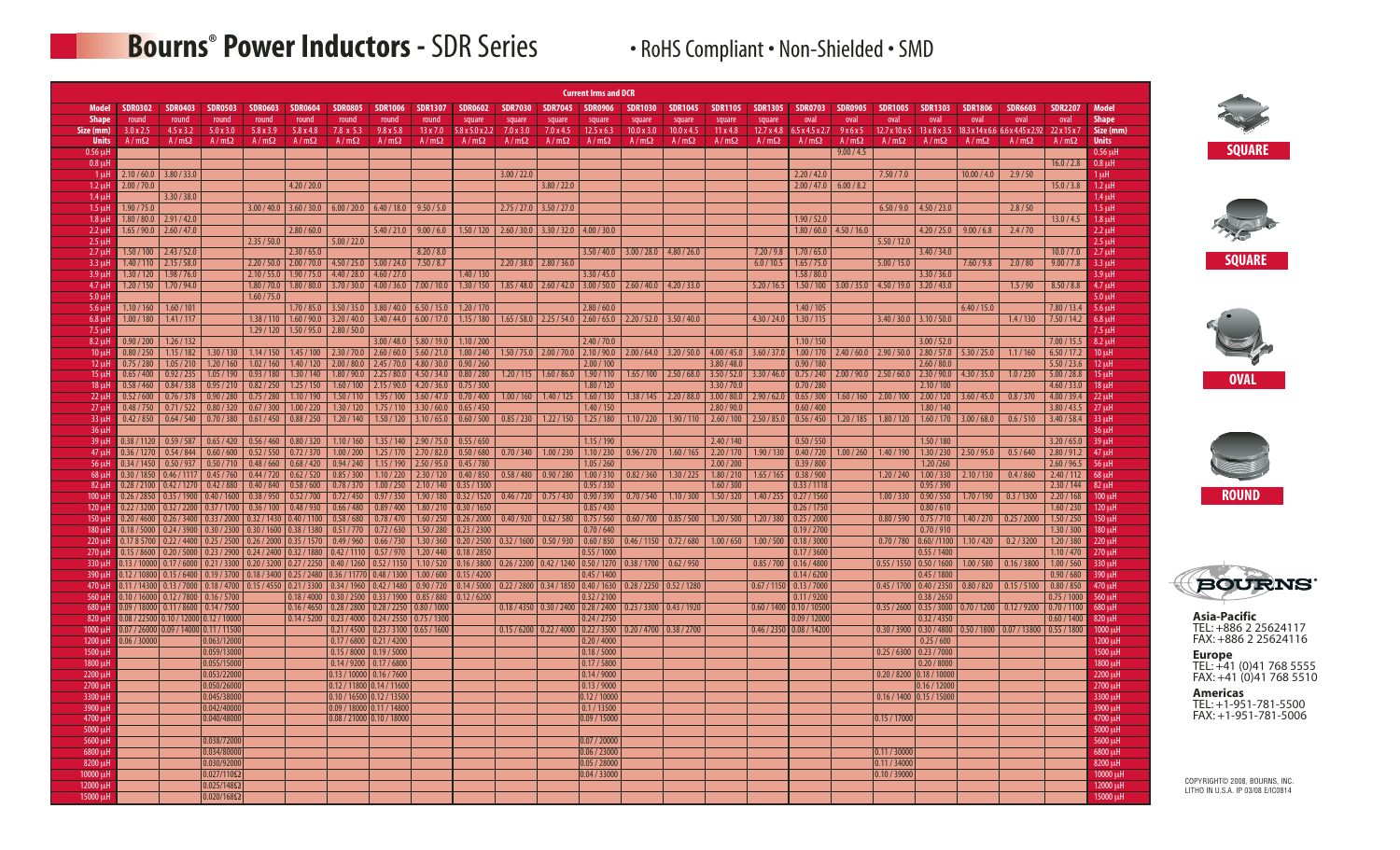# **Bourns<sup>®</sup> Power Inductors - SRP Series • High Current • RoHS Compliant • Shielded • SMD**

|              |                              |                             |                             |                            |                   |                 |                 |                | <b>Current Irms and DCR</b> |                   |                 |                |                |                   |                           |              |
|--------------|------------------------------|-----------------------------|-----------------------------|----------------------------|-------------------|-----------------|-----------------|----------------|-----------------------------|-------------------|-----------------|----------------|----------------|-------------------|---------------------------|--------------|
| Model        | <b>SRP7030</b>               | <b>SRP7050</b>              | <b>SRP8040</b>              | <b>SRP1050</b>             | <b>SRP1040</b>    | <b>SRP1045</b>  | <b>SRP1055</b>  | <b>SRP1204</b> | <b>SRP1205</b>              | <b>SRP1206</b>    | <b>SRP1235</b>  | <b>SRP1250</b> | <b>SRP1255</b> | <b>SRP1270</b>    | <b>SRP1280</b>            | Model        |
| Shape        | rectangular                  | rectangular                 | rectangular                 | rectangular                | rectangular       | rectangular     | rectangular     | square         | square                      | square            | rectangular     | rectangular    | rectangular    | square            | rectangular               | <b>Shape</b> |
| Size (mm)    | $7.6 \times 6.8 \times 3(4)$ | $7.2 \times 6.8 \times 5.0$ | $7.6 \times 6.1 \times 4.2$ | $10.2 \times 6.8 \times 5$ | 11.8 x 10.5 x 4.2 | 11 x 9.35 x 4.5 | 11 x 9.35 x 5.5 | 12.5 x 4.0     | $12.5 \times 5.0$           | $12.5 \times 5.7$ | 14 x 12.7 x 3.5 | 14 x 12.7 x 5  | 14 x 13 x 5.3  | $13.7 \times 7.0$ | $13.5 \times 13 \times 8$ | Size (mm)    |
| <b>Units</b> | $A/m\Omega$                  | $A/m\Omega$                 | $A/m\Omega$                 | $A/m\Omega$                | $A/m\Omega$       | $A/m\Omega$     | $A/m\Omega$     | $A/m\Omega$    | $A/m\Omega$                 | $A/m\Omega$       | $A/m\Omega$     | $A/m\Omega$    | $A/m\Omega$    | $A/m\Omega$       | $A/m\Omega$               | <b>Units</b> |
| $0.1 \mu H$  |                              | 30/0.5                      | 35/0.5                      | 40/0.65                    |                   |                 |                 |                |                             |                   | 43/1.0          |                |                |                   |                           | $0.1 \mu H$  |
| $0.15 \mu H$ |                              | 24/0.5                      |                             | 40/0.65                    |                   |                 |                 |                |                             |                   | 11/1.2          |                |                |                   | 50/0.6                    | $0.15 \mu H$ |
| $0.2 \mu H$  |                              | 19/0.5                      | 25/0.5                      | 30/0.65                    | 32/1.0            |                 |                 |                |                             |                   | 39/1.3          |                |                |                   | 45/0.6                    | $0.2 \mu H$  |
| $0.26 \mu H$ |                              |                             |                             |                            |                   |                 |                 |                |                             |                   |                 |                |                |                   | 40/0.6                    | $0.26 \mu H$ |
| $0.35 \mu H$ |                              |                             |                             |                            |                   | 23/1.3          | 28/1.3          |                | 18/0.8                      |                   | 36/1.5          | 41/1.1         |                |                   | 40/0.6                    | $0.35 \mu H$ |
| $0.36 \mu H$ |                              |                             |                             |                            | 28/1.4            |                 |                 |                |                             |                   |                 |                |                |                   |                           | $0.36 \mu H$ |
| $0.47 \mu H$ |                              |                             |                             |                            | 26/1.6            |                 |                 |                |                             |                   | 32/2.0          | 38/1.3         |                |                   | 28/0.6                    | $0.47 \mu H$ |
| $0.5 \mu H$  |                              |                             |                             |                            |                   |                 |                 | 13/3.0         |                             | 30/2.3            |                 | 37/1.5         |                |                   |                           | $0.5 \mu H$  |
| $0.56 \mu H$ |                              |                             |                             |                            | 25/1.9            |                 |                 |                |                             |                   |                 |                |                |                   |                           | $0.56 \mu H$ |
| $0.6 \mu H$  |                              |                             |                             |                            |                   |                 |                 |                | 16/1.5                      | 28/2.3            | 29/2.5          | 36/1.5         |                |                   |                           | $0.6 \mu H$  |
| $0.68 \mu H$ |                              |                             |                             |                            | 23/2.4            |                 |                 |                |                             |                   |                 |                |                | 35/1.6            |                           | $0.68 \mu H$ |
| $0.7 \mu H$  |                              |                             |                             |                            |                   |                 |                 |                |                             |                   | 28/2.5          | 34/1.7         | 30/1.5         |                   |                           | $0.7 \mu H$  |
| $0.8 \mu H$  |                              |                             |                             |                            | 21/3.0            | 15/3.0          | 20/1.9          |                |                             | 26/3.2            | 25/3.0          |                |                |                   |                           | $0.8 \mu H$  |
| $1.0 \mu$ H  |                              |                             |                             |                            | 20/3.5            |                 |                 | 12/4.5         | 14/2.5                      |                   | 24/3.5          | 29/2.5         | 26/2.0         | 32 / 2.1          |                           | $1.0 \mu H$  |
| $1.2 \mu H$  |                              |                             |                             |                            |                   |                 |                 |                |                             | 22/3.6            |                 |                | 23/2.6         |                   |                           | $1.2 \mu H$  |
| $1.5 \mu H$  |                              |                             |                             |                            | 12/7.5            | 13/3.4          | 16/2.4          |                |                             |                   | 19/5.5          | 23/4.1         |                | 27/2.6            |                           | $1.5 \mu H$  |
| $1.8 \mu H$  |                              |                             |                             |                            |                   |                 |                 | 10/6.0         | 13/2.5                      |                   | 17/7.0          |                |                |                   |                           | $1.8 \mu H$  |
| $2.2 \mu H$  | 8.0 / 20                     |                             |                             |                            | 12/8.6            | 9.5/6.7         | 12/4.7          |                |                             | 17/6.0            | 16/8.0          |                | 18/4.5         | 22/4.2            |                           | $2.2 \mu H$  |
| $2.5 \mu H$  |                              |                             |                             |                            |                   |                 |                 |                | 11.5 / 2.5                  |                   |                 |                |                |                   |                           | $2.5 \mu H$  |
| $3.0 \mu H$  |                              |                             |                             |                            |                   |                 |                 |                |                             | 15/7.0            |                 |                |                |                   |                           | $3.0 \mu H$  |
| $3.3 \mu H$  | 6.0 / 30                     |                             |                             |                            | 10/10             | 8.0 / 8.0       | 11/5.6          |                | 11/4.3                      |                   | 12/12           |                | 15/7.0         | 18/6.6            |                           | $3.3 \mu H$  |
| $3.5 \mu H$  |                              |                             |                             |                            |                   |                 |                 |                |                             |                   |                 |                |                |                   |                           | $3.5 \mu H$  |
| $3.9 \mu H$  |                              |                             |                             |                            |                   |                 |                 |                | 10.5 / 4.3                  |                   |                 |                |                |                   |                           | $3.9 \mu H$  |
| $4.7 \mu H$  | 5.5/40                       |                             |                             |                            | 8.0 / 14          |                 | 10/6.5          |                |                             |                   | 11/15           |                | 13/8.8         | 15/11.2           |                           | $4.7 \mu H$  |
| $5.6 \mu H$  |                              |                             |                             |                            | 7.0 / 16          |                 | 7.6 / 10.7      |                | 8.5/9.2                     |                   | 10/18           |                |                | 14/10             |                           | $5.6 \mu H$  |
| $6.2 \mu H$  |                              |                             |                             |                            |                   |                 |                 |                |                             |                   |                 |                |                |                   |                           | $6.2 \mu H$  |
| $6.8 \mu H$  | 4.5/60                       |                             |                             |                            |                   |                 |                 |                |                             |                   | 9/22            |                |                | 12/14             |                           | $6.8 \mu H$  |
| $7.2 \mu H$  |                              |                             |                             |                            |                   |                 | 7.0 / 11.9      |                | 8.3 / 10.5                  |                   |                 |                |                |                   |                           | $7.2 \mu H$  |
| $8.2 \mu H$  | 4.0 / 68                     |                             |                             |                            | 5.0 / 33          |                 |                 |                |                             |                   |                 | 8.5 / 28       |                | 11/15.5           |                           | $8.2 \mu H$  |
| $8.8 \mu H$  |                              |                             |                             |                            |                   |                 | 6.0 / 13.2      |                |                             |                   |                 |                |                |                   |                           | $8.8 \mu H$  |
| $10 \mu$ H   | 3.0 / 105                    |                             |                             |                            | 5.0 / 35          |                 |                 |                |                             |                   |                 | 7.0 / 34       |                | 10/16.8           |                           | $10 \mu H$   |
| $15 \mu H$   |                              |                             |                             |                            | 5.0 / 57          |                 |                 |                |                             |                   |                 |                |                |                   |                           | $15 \mu H$   |
| $22 \mu H$   |                              |                             |                             |                            | 3.5/62            |                 |                 |                |                             |                   |                 |                |                |                   |                           | $22 \mu H$   |
| $33 \mu H$   |                              |                             |                             |                            | 3.0 / 87          |                 |                 |                |                             |                   |                 |                |                |                   |                           | $33 \mu H$   |
| $47 \mu H$   |                              |                             |                             |                            | 2.0 / 160         |                 |                 |                |                             |                   |                 |                |                |                   |                           | $47 \mu H$   |









**Asia-Pacific** TEL: +886 2 25624117 FAX: +886 2 25624116

**Europe**<br>TEL: +41 (0)41 768 5555 FAX: +41 (0)41 768 5510

**Americas** TEL: +1-951-781-5500 FAX: +1-951-781-5006